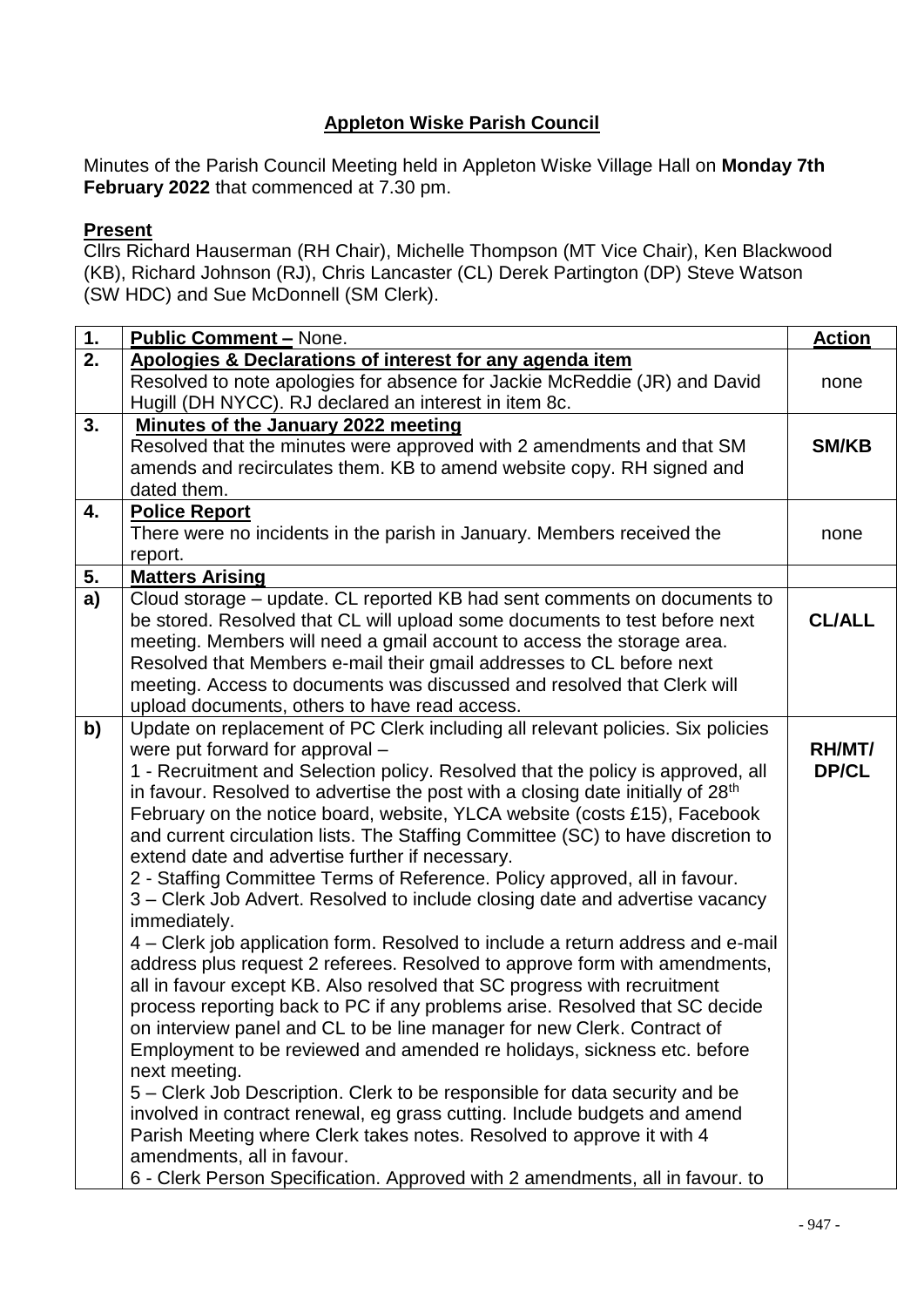|    | add 'or equivalent' to experience of working in Local Government and to                                                                                |              |  |  |  |  |
|----|--------------------------------------------------------------------------------------------------------------------------------------------------------|--------------|--|--|--|--|
|    | include management of online data. KB was thanked for his suggestions for                                                                              |              |  |  |  |  |
|    | amendments and the Staffing Committee were thanked for all their work.                                                                                 |              |  |  |  |  |
| C) | Queen's Jubilee activities - MT reported on the activities planned after the                                                                           |              |  |  |  |  |
|    | meeting held on 26 <sup>th</sup> January. The committee were pleased with the planned                                                                  | MT/SM/       |  |  |  |  |
|    | programme of activities. Resolved that MT circulates the action log. Next                                                                              |              |  |  |  |  |
|    | meeting to be held on 23 <sup>rd</sup> February. Also resolved to plant red, white and blue                                                            |              |  |  |  |  |
|    | flowers in tubs this year, SM to order them in advance and look into the                                                                               |              |  |  |  |  |
|    | possibility of a c villages' community choir. DP to follow up a contact he has                                                                         |              |  |  |  |  |
|    | with Morris Dancers.                                                                                                                                   |              |  |  |  |  |
| d) | Village green registration - RJ had looked into this extensively and found that                                                                        |              |  |  |  |  |
|    | solicitors charges were expensive. MT asked what advantages it would give                                                                              | <b>RJ</b>    |  |  |  |  |
|    | the PC. It would prevent someone from registering part of the village green as                                                                         |              |  |  |  |  |
|    | their own property and put the PC in a better position going forward. Resolved                                                                         |              |  |  |  |  |
|    | that registration is desirable but the costs are prohibitive so not to progress it                                                                     |              |  |  |  |  |
|    | at present. Helperby PC got a grant towards the costs, resolved that RJ finds                                                                          |              |  |  |  |  |
|    | out more details.                                                                                                                                      |              |  |  |  |  |
| e) | Approval of Temporary Storage form - amended form discussed and                                                                                        |              |  |  |  |  |
|    | approved with the inclusion of an end date. Resolved that DP amend and                                                                                 | <b>DP</b>    |  |  |  |  |
|    | recirculate the form.                                                                                                                                  |              |  |  |  |  |
| f  | Registration of playing field with Parish Council -KB had contacted the solicitor                                                                      |              |  |  |  |  |
|    | and they were waiting for the Land Registry to return the forms.                                                                                       | none         |  |  |  |  |
|    | Problems with notice board – particularly the PC section. It sticks at the bottom                                                                      |              |  |  |  |  |
| g) |                                                                                                                                                        | KB           |  |  |  |  |
|    | right corner and is getting wet and difficult to open. Resolved that KB mends it.                                                                      |              |  |  |  |  |
| h) | Wildlife map - MT showed the map which is in progress. Resolved that it is<br>deferred to next meeting. MT reported the date of the next newsletter is | МT           |  |  |  |  |
|    |                                                                                                                                                        |              |  |  |  |  |
|    |                                                                                                                                                        |              |  |  |  |  |
|    | around 21 <sup>st</sup> March.                                                                                                                         |              |  |  |  |  |
| 6. | <b>Correspondence</b>                                                                                                                                  |              |  |  |  |  |
| a) | A village resident has complained about the state of the old garage next to the                                                                        |              |  |  |  |  |
|    | shop and asked if the PC can take any action. KB reported that JM was going                                                                            | <b>JM/SM</b> |  |  |  |  |
|    | to contact HDC about it as some residents have left old carpets, window                                                                                |              |  |  |  |  |
|    | frames etc in there. It was noted that as this was private land it was not the                                                                         |              |  |  |  |  |
|    | responsibility of the Parish Council. Resolved that SM speak to JM for                                                                                 |              |  |  |  |  |
|    | progress before responding to the resident.                                                                                                            |              |  |  |  |  |
| 7. | <b>Planning Matters</b>                                                                                                                                |              |  |  |  |  |
| a) | Alterations and extension to 2 storey home at Swallowfields - ref no                                                                                   |              |  |  |  |  |
|    | 22/00103/FUL. Resolved that Members had no observations.                                                                                               | <b>SM</b>    |  |  |  |  |
| b) | Outline application for the construction of 2 no dwellings on land to north of                                                                         |              |  |  |  |  |
|    | Greencroft has been withdrawn - ref no 21/02587/OUT. Noted.                                                                                            | none         |  |  |  |  |
| c) | Action re applications for construction of 2 stone built four bedroom detached                                                                         |              |  |  |  |  |
|    | dwellings to the west of Smithy Green, Hornby Road - ref nos 20/02642/FUL                                                                              | <b>DP</b>    |  |  |  |  |
|    | and 20/02643/FUL. DP reported that several residents had expressed concern                                                                             |              |  |  |  |  |
|    | that the build seemed to be higher than had been agreed by HDC Planning                                                                                |              |  |  |  |  |
|    | namely no more than 55 metres AOD as specified in the Decision Notice and                                                                              |              |  |  |  |  |
|    | that dimensioned drawings were not available on the HDC website again as                                                                               |              |  |  |  |  |
|    | specified in the Decision Notice. SW suggested the PC writes to HDC                                                                                    |              |  |  |  |  |
|    | requesting sight of the drawings and also to ask what site visits have been                                                                            |              |  |  |  |  |
|    | made to check compliance with the Decision Notice. Resolved that DP writes                                                                             |              |  |  |  |  |
|    | to HDC.                                                                                                                                                |              |  |  |  |  |